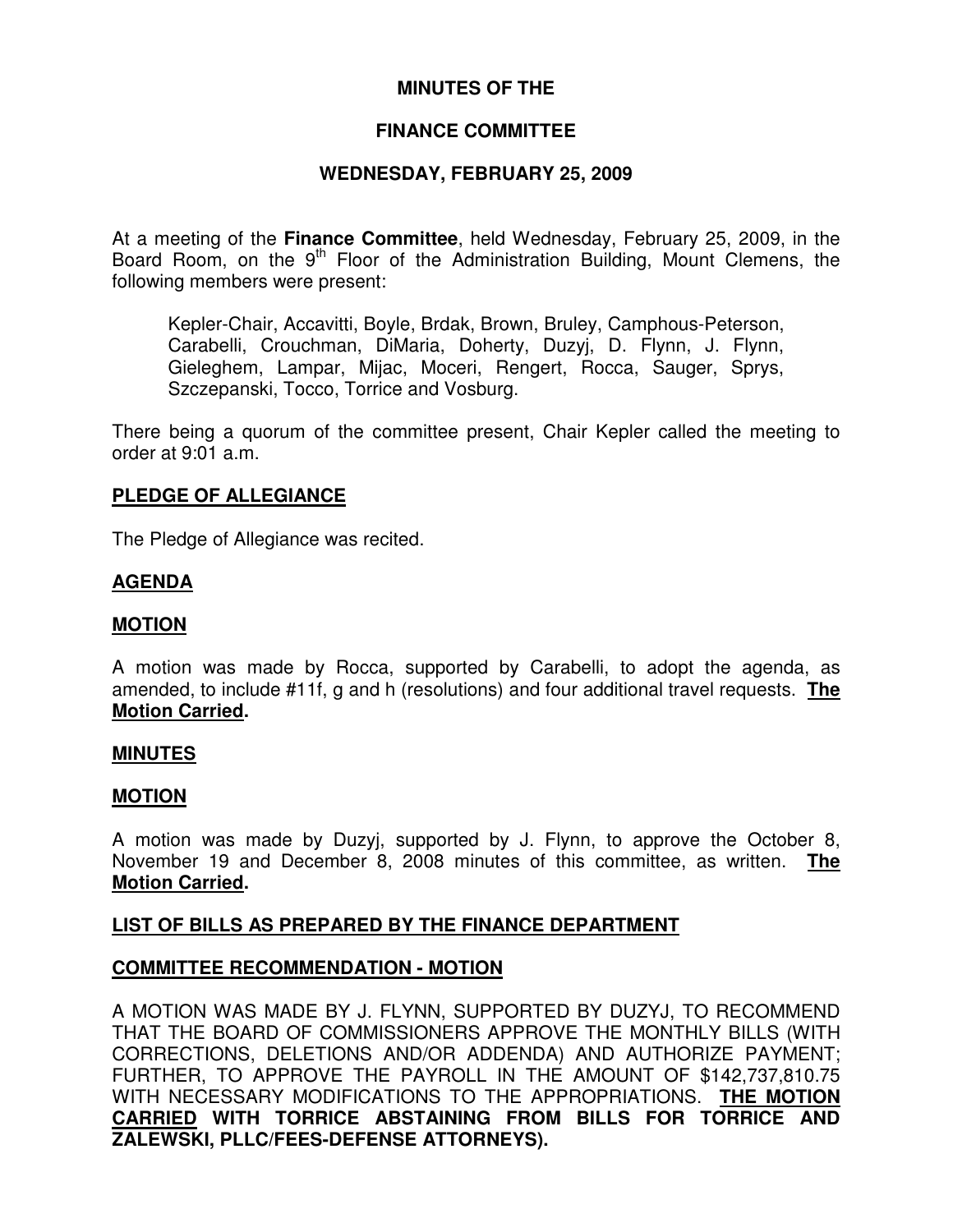# **REQUEST FOR DEPARTMENTAL CREDIT CARD/DEPARTMENT OF PLANNING AND ECONOMIC DEVELOPMENT (RECOMMENDED BY PED COMMITTEE ON 2-4-09)**

# **COMMITTEE RECOMMENDATION – MOTION**

A MOTION WAS MADE BY BRULEY, SUPPORTED BY CAMPHOUS-PETERSON, TO RECOMMEND THAT THE BOARD OF COMMISSIONERS APPROVE THE REQUEST FROM THE DEPARTMENT OF PLANNING AND ECONOMIC DEVELOPMENT FOR A DEPARTMENTAL CREDIT CARD, SUBJECT TO THE CONDITIONS LISTED. **THE MOTION CARRIED.**

# **FOURTH QUARTER 2008 DEPOSITORY RESOLUTION REPORT**

# **MOTION**

A motion was made by Doherty, supported by Sauger, to receive and file the Fourth Quarter 2008 Depository Resolution Report as submitted by the Treasurer's Department. **The Motion Carried.**

### **ADOPT 2009 DEPOSITORY RESOLUTION**

# **COMMITTEE RECOMMENDATION – MOTION**

A MOTION WAS MADE BY DUZYJ, SUPPORTED BY CAMPHOUS-PETERSON, TO RECOMMEND THAT THE BOARD OF COMMISSIONERS ADOPT THE 2009 DEPOSITORY RESOLUTION DESIGNATING PUBLIC FUND DEPOSITORIES.

The following commissioner spoke: Vosburg.

Chair Kepler called for a vote on the motion and **THE MOTION CARRIED.**

# **APPOINTMENTS OF LAW FIRMS**

### **MOTION**

A motion was made by Doherty, supported by Rocca, to concur with the appointment of the following law firms:

Plunkett Cooney to represent the County of Macomb and Macomb County Sheriff in the litigation entitled Christopher Walker and Michelle Walker, et al v County of Macomb and Macomb County Sheriff, et al and

Plunkett Cooney to represent the County of Macomb and Macomb County Sheriff in the litigation entitled Marlon El v Brian Kozlowski, Dan Burbuela, C. Sparks and the Macomb County Sheriff's Department.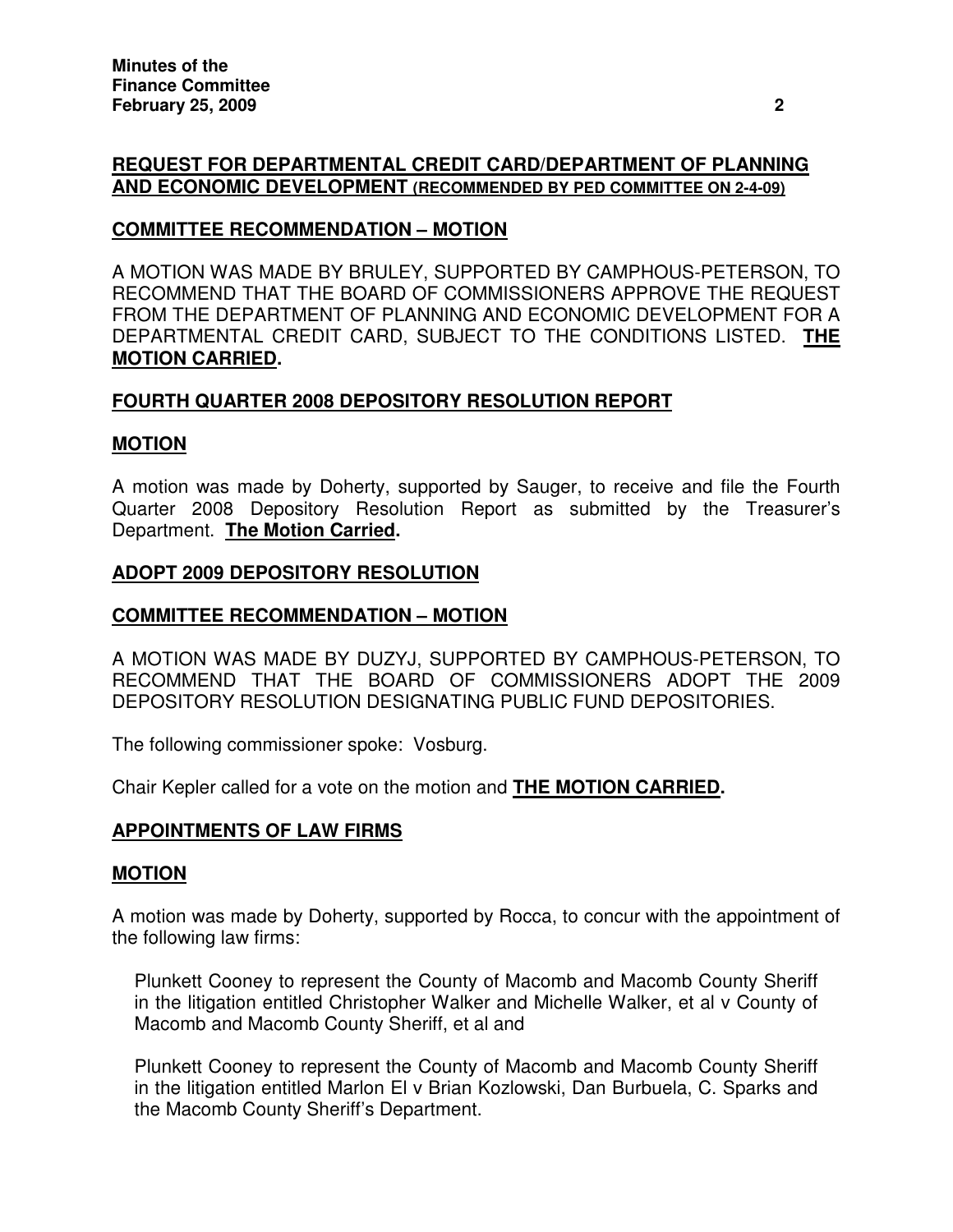The following commissioners spoke: Sprys, Bruley, Crouchman, Doherty, Carabelli, J. Flynn, Gieleghem, Brown, Sauger and Szczepanski.

# **MOTION**

A motion was made by Doherty, supported by Rocca, to refer this item to later in the meeting, after the Executive Session.

The following commissioners spoke: Doherty and Brown.

Chair Kepler called for a vote on the motion and **The Motion Carried with Szczepanski voting "No."**

# **ADOPTION OF RESOLUTIONS**

### **COMMITTEE RECOMMENDATION – MOTION**

A MOTION WAS MADE BY CAMPHOUS-PETERSON, SUPPORTED BY VOSBURG, TO RECOMMEND THAT THE BOARD OF COMMISSIONERS ADOPT THE FOLLOWING RESOLUTIONS:

COMMENDING JAMES JACOBS ON HIS INAUGURATION AS PRESIDENT OF MACOMB COMMUNITY COLLEGE **(OFFERED BY BOARD CHAIR)**;

COMMENDING NANCY SCHLICHTING – RECIPIENT OF THE B'NAI B'RITH INTERNATIONAL GREAT AMERICAN TRADITIONS AWARD **(OFFERED BY CAMPHOUS-PETERSON)**;

PROCLAIMING APRIL 19-25, 2009 AS ADMINISTRATIVE PROFESSIONALS WEEK **(OFFERED BY BOARD CHAIR)**;

DESIGNATING SEPTEMBER 28, 2009 AS "FAMILY DAY – A DAY TO EAT DINNER WITH YOUR CHILDREN" IN MACOMB COUNTY **(OFFERED BY BOARD CHAIR)**;

CONGRATULATING DAN LAST ON BEING NAMED THE FIREFIGHTER OF THE YEAR **(OFFERED BY BROWN)**;

HONORING IDA BRUEGGEMAN – 95 th BIRTHDAY **(OFFERED BY SAUGER)**;

COMMENDING NINO SALVAGGIO INTERNATIONAL MARKETPLACE FOR ALL THEIR CHARITABLE SERVICES TO THE COMMUNITY **(OFFERED BY TORRICE)** AND

WELCOMING NATIONAL CITY BANK TO NEW HAVEN **(OFFERED BY BRDAK)**.

# **THE MOTION CARRIED.**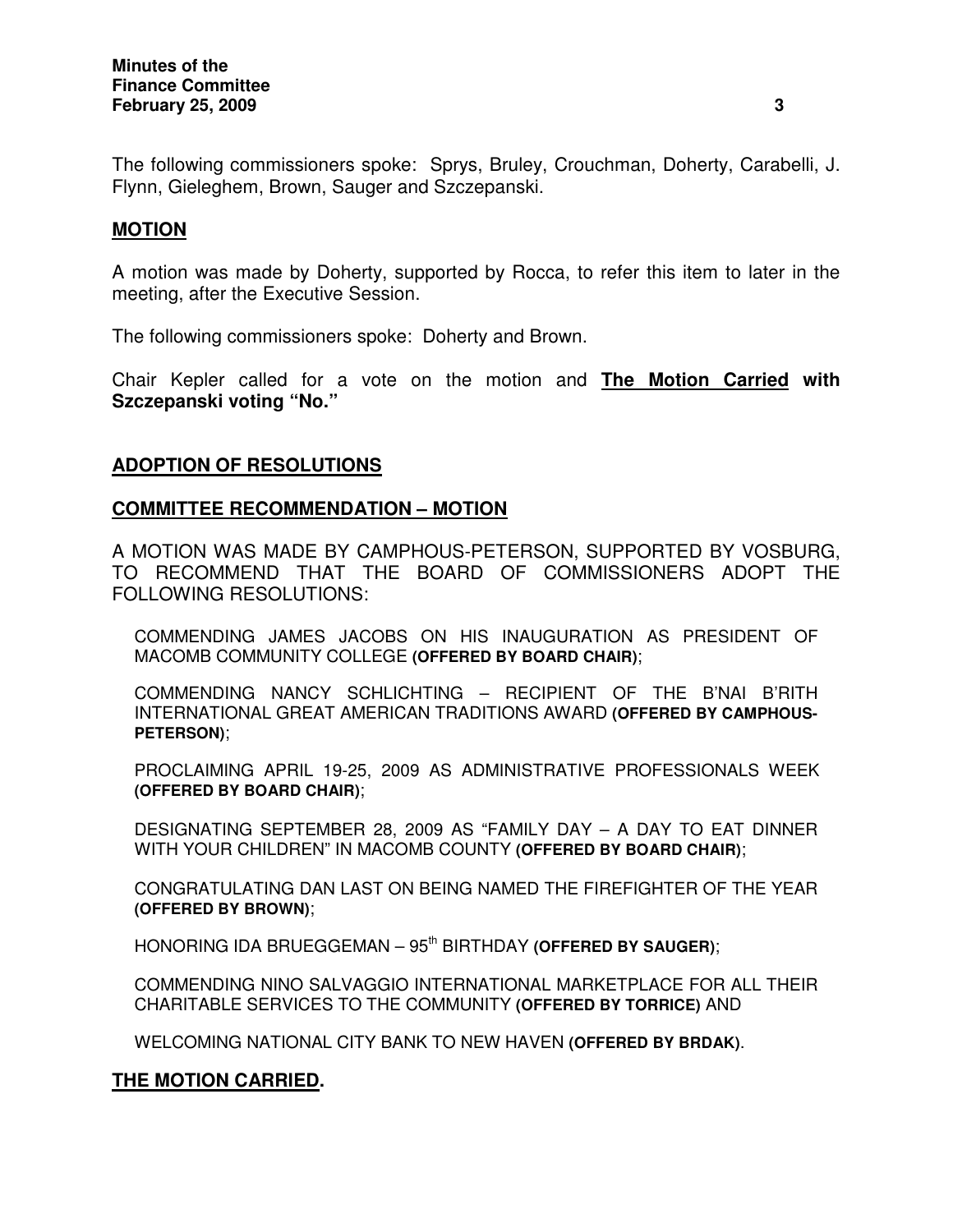# **TRAVEL REQUESTS**

### **MOTION**

A motion was made by Doherty, supported by Torrice, to approve the travel requests as submitted. **The Motion Carried.**

# **EXECUTIVE SESSION TO DISCUSS PENDING LITIGATION**

### **MOTION**

A motion was made by Brdak, supported by Sprys, to enter into Executive Session for the purpose of discussing pending litigation.

A roll call vote was taken as follows:

Voting Yes were Accavitti, Boyle, Brdak, Brown, Camphous-Peterson, Carabelli, Crouchman, DiMaria, Doherty, Duzyj, D. Flynn, J. Flynn, Gieleghem, Lampar, Mijac, Moceri, Rengert, Rocca, Sauger, Sprys, Szczepanski, Torrice, Vosburg, Bruley and Kepler. There were 25 "Yes" votes.

### **The Motion Carried.**

In accordance with the motion, committee entered Executive Session at 9:34 a.m., with it concluding at 10:36 a.m.

# **APPOINTMENTS OF LAW FIRMS**

Commissioner Doherty requested separation of the two cases.

### **MOTION**

A motion was made by Duzyj, supported by Vosburg, to concur with the appointment of the law firm of Plunkett Cooney to represent the County of Macomb and Macomb County Sheriff in the litigation entitled Christopher Walker and Michelle Walker, et al v County of Macomb and Macomb County Sheriff, et al.

The following commissioners spoke: Bruley, Sprys, Tocco, Sauger and Doherty.

### **SUBSTITUTE MOTION**

A motion was made by Bruley, supported by Tocco, to allow the continuation of the two cases so that deadlines can be met, but not authorize the appointment of the law firms.

The following commissioners spoke: Bruley and Doherty.